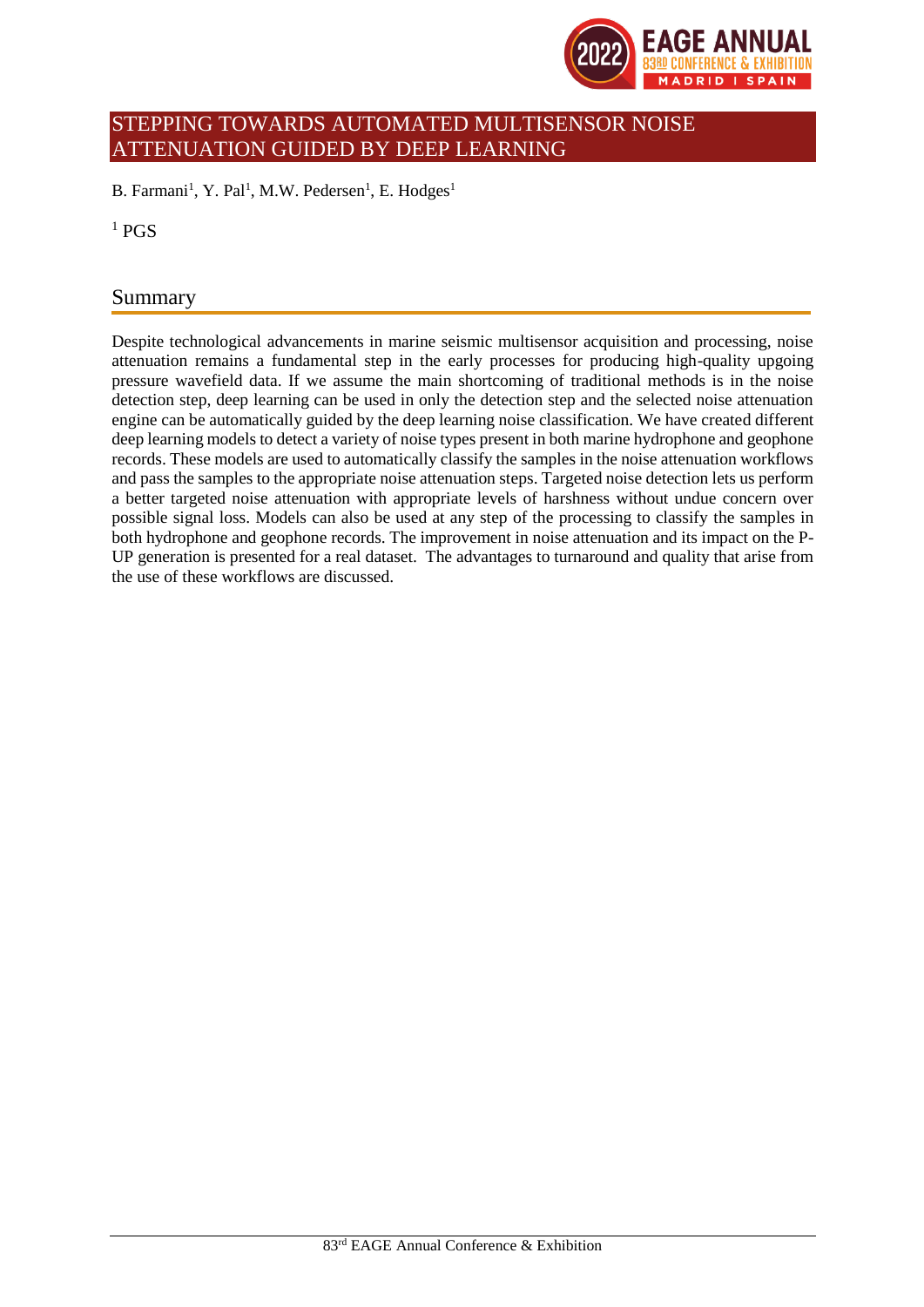

#### **Stepping Towards Automated Multisensor Noise Attenuation Guided by Deep Learning**

#### **Introduction**

Despite technological advancements in marine seismic multisensor acquisition and processing, noise attenuation remains a fundamental step in the early processes for producing high-quality upgoing pressure wavefield (P-UP) data. As the nature and level of noise often varies during a survey, the traditional approach of using one fixed set of parameters in the selected noise attenuation algorithm is often sub-optimal. For example, on hydrophone records the level of swell noise can vary significantly throughout a survey. For records with a low level of swell noise, a mild noise attenuation is needed, but if there are records contaminated with a much higher level of swell noise, a harsher noise attenuation should be applied to only those records. In traditional algorithms, such as FX filters, we usually rely on amplitude-based statistical methods to locate the noisy samples. However, it is obvious that such approaches can, for example, mistake isolated high amplitude signal for noise or spatially wide bands of noise as signal.

The entire process of swell noise attenuation can be replaced by deep learning methods (e.g., Zhao et. al., 2019). Alternatively, if we assume the main shortcoming of traditional methods is in the noise detection step, deep learning can be used in only the detection step (e.g., Farmani and Pedersen, 2020a and 2020b). One advantage of using deep learning for noise detection is that it has been shown it can reliably classify the samples. For example, high amplitude isolated signal and wide bands of noise do not present a problem for the classification. Therefore, the selected noise attenuation engine can be automatically guided by the deep learning noise classification. This has provided the flexibility to progressively increase the harshness of the noise attenuation without undue concern over possible signal loss. Other types of noise such as turn noise, current noise, door wash noise and impact spikes are commonplace in hydrophone records. Such type of noise may need an additional dedicated workflow. Therefore, we have extended Farmani and Pedersen (2020b) methodology to detect, distinguish and attenuate the above types of hydrophone noise.

We have created different deep learning models to detect a variety of noise types present in both marine hydrophone and geophone records. These models are used to automatically classify the samples in the noise attenuation workflows and pass the samples to the appropriate noise attenuation steps. Targeted noise detection lets us perform a better targeted noise attenuation with appropriate levels of harshness. Models can also be used at any step of the processing to classify the samples in both hydrophone and geophone records. The improvement in noise attenuation and its impact on the P-UP generation is presented for a real dataset.

## **Methodology**

The workflows consist of three main elements: deep learning classification networks, FX deconvolution filters and FX projection filters. We use the U-Net network to classify the samples. U-Net is a convolutional network developed by Ronneberger et al. (2015) for the classification of medical images. This network has been used in the seismic industry to address different classification and regression problems. Depending on the type and frequency of the targeted noise, we use different FX filters with different pre-defined parameters. In general, FX filters are wrapped with a classification network and the harshness of the filtering progressively increases as workflow advances further. In this way we can further attenuate any remnant noise in each successive step whilst reducing the chance of signal loss. The workflows are automated in the sense that no user parameterization is required since the workflows decide by themselves where they need to remove more noise and which parameters should be used.

The hydrophone workflow uses three U-Net networks (Figure 1a). All hydrophone networks have four down-sampling and up-sampling steps, and there are 16 filters for the first encoder. Since noise on the hydrophone records is generally confined to lower frequencies, input traces to the networks are downsampled. The networks have three or four output classes: signal, noise, signal-and-noise, and mask.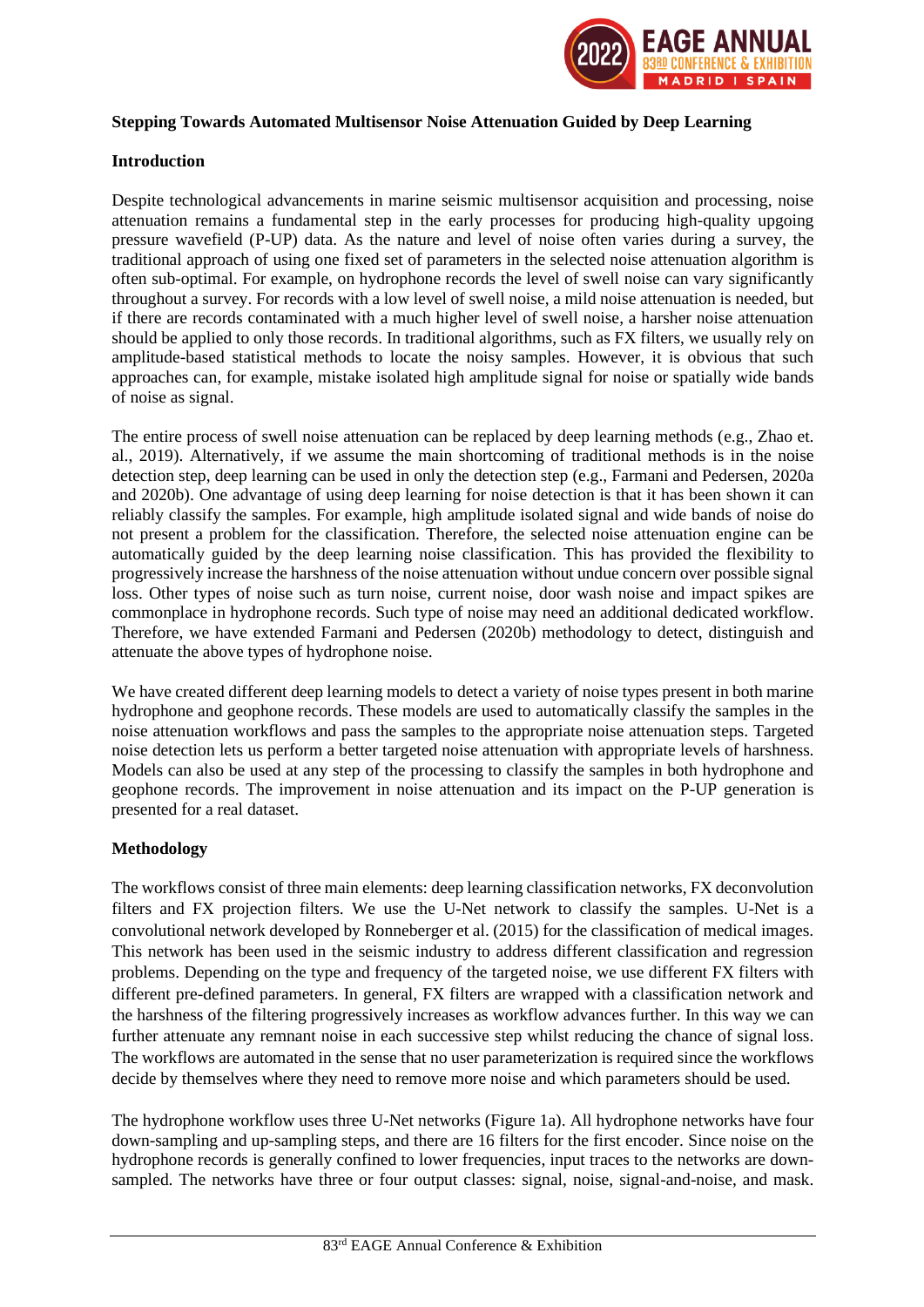

Mask represents the zero samples. For more general detailed information about the network and its performance refer to Farmani and Pedersen (2020a). All models were trained using a combination of real data from different surveys. Firstly, a U-Net network (U-Net H1 in Figure 1a) was trained to detect swell, turn and door wash noises with frequencies above 10 Hz. The classified noisy samples are further subclassified into two groups of wide-band and local noise and are processed separately. Wide-band noise is defined as noise spreading on more than dozens of traces for more than couple of seconds. A second U-Net network (U-Net H2 in Figure 1a) was trained to detect the same types of noises but with frequencies below 10 Hz. This network is used twice in the hydrophone workflow. A third U-Net network (U-Net H3 in Figure 1a) was trained to find the possible signal leakage in the energy attenuated in the previous step which is added back to the signal before the process moves on to the next step. At the end of the workflow a map is created containing the percentage of noisy samples for each trace which gives a quick overview of the performance of the network for quality control (QC). Note that this QC map can be generated for any input at any stage if required.

The geophone workflow uses two U-Net networks (Figure 1b). Both networks have four down-sampling and up-sampling layers like the hydrophone. However, the first encoder with 16 filters is applied after the first down-sampling. Both geophone networks were trained using synthetic and real data from coldwater surveys. One network detects the noise with frequencies above 30 Hz (U-Net G1 in Figure 1b) and the other one detects noise with frequencies below 30 Hz (U-Net G2 in Figure 1b). A similar QC map as for the hydrophone is also generated for the geophone at the end of the workflow.



*Figure 1: flowcharts of the noise attenuation workflows for a) hydrophone and b) geophone records.*

Both hydrophone and geophone workflows have been extensively tested on different surveys and consistently produce very encouraging results. Note that even though workflows have been developed to be generic, it is still possible to change the embedded noise attenuation engine or its parameterisation if needed. Alternatively, an additional noise attenuation pass can be applied if the final QC map shows any localized residual noise remaining in the data.

## **Example**

Data selected for this example were acquired using a dual-sensor streamer in the North Sea. Both hydrophone and geophone components were processed using the workflows described above. Figure 2a shows the hydrophone shot gathers before noise attenuation. Note the strong swell noise on the last two shot gathers. All noise was effectively attenuated (Figure 2b) without any evidence of signal leakage in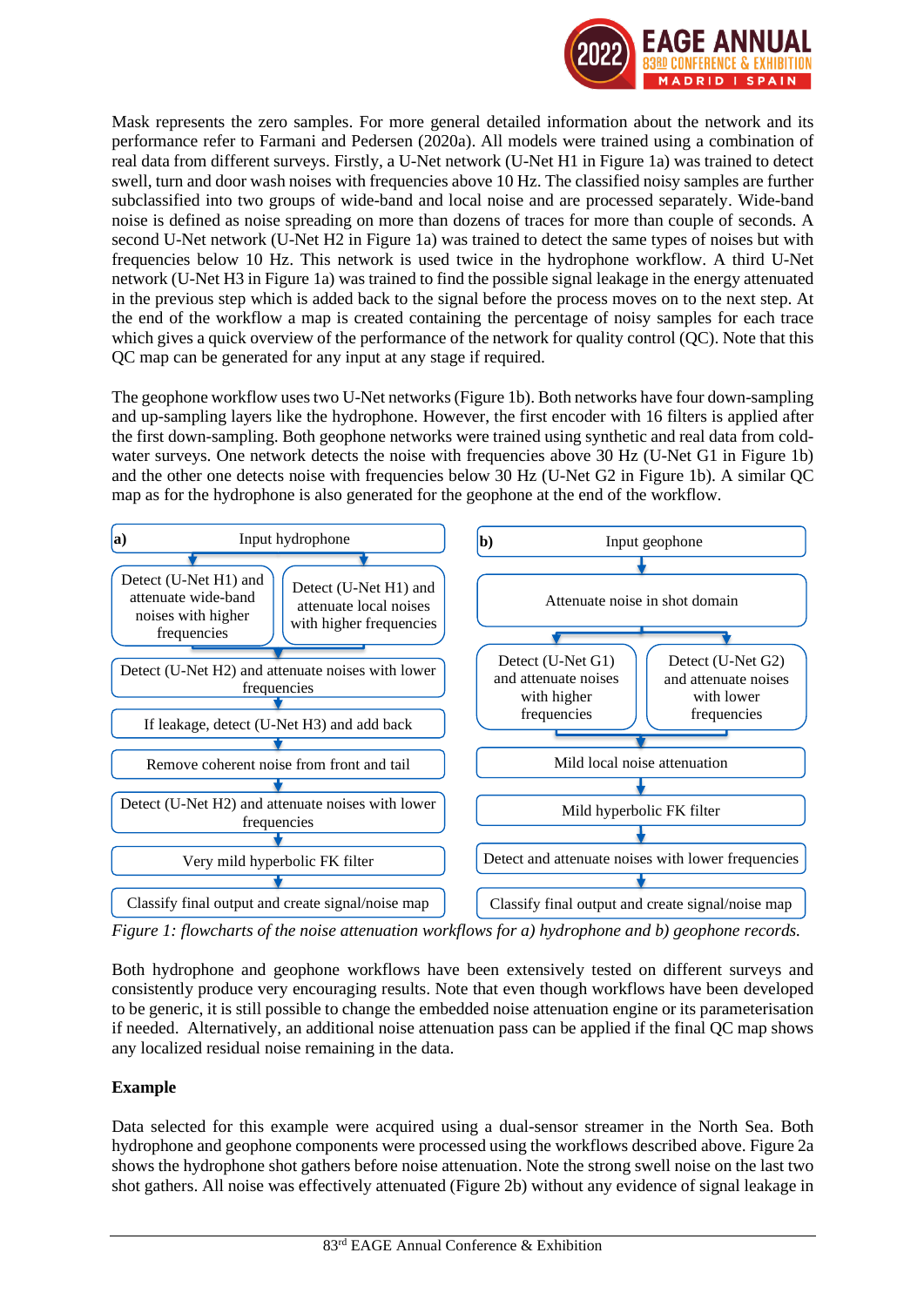

the attenuated noise model (Figure 2c). The coherent dipping energy evident in Figure 2c was removed by the FK filters in the workflow. Figure 3a shows the geophone records for the same shot gathers. The dominant noise on the geophone records is mechanical vibrations associated with attached devices. Swell noise is also present on the third shot gather. The geophone noise attenuation workflow was able to remove majority of the noises (Figure 3b) without any visible signal loss (Figure 3c). Our experience so far shows that the presented workflows are in general able to remove more noise from both hydrophone and geophone records compared to conventional user designed workflows. This is because more cascaded filters exist in the workflow than what a user would in general design using one or a few test lines. Since we identify the noisy samples using U-Net networks before the application of the filters, each filter is triggered only when it is needed and hence, the signal preservation will be naturally guaranteed for the samples that do not contain the noise targeted in each step of the workflows.



*Figure 2: Shot gather examples of hydrophone records a) before and b) after the noise attenuation. c) noise attenuated by the workflow.*



*Figure 3: Shot gather examples of geophone records a) before and b) after the noise attenuation. c) noise attenuated by the workflow. Displays have 20-25 Hz Ormsby lowcut filter which was used as low frequency compensation in P-UP generation.*

Cleaner hydrophone and geophone records naturally produce a cleaner P-UP with a better signal to noise ratio. In addition, clean data also helps the interpolation algorithm to produce better interpolated traces which are usually needed to satisfy the Nyquist sampling criterion for P-UP generation. In Figure 4 we show a comparison between a P-UP QC stacked section from the same line generated using legacy noise attenuation (Figure 4a) and the equivalent stack created using the presented noise attenuation workflows (Figure 4b). The stacked section has a bandpass filter of 31-62 Hz applied which covers the frequencies of the first hydrophone notch for this acquisition such that the majority of the signal is derived from the geophone. From inspection of weaker amplitude reflectors, we see that P-UP generated after the presented noise attenuation workflows (Figure 4b) has better signal to noise ratio compared to the legacy stack (Figure 4a).

## **Conclusions**